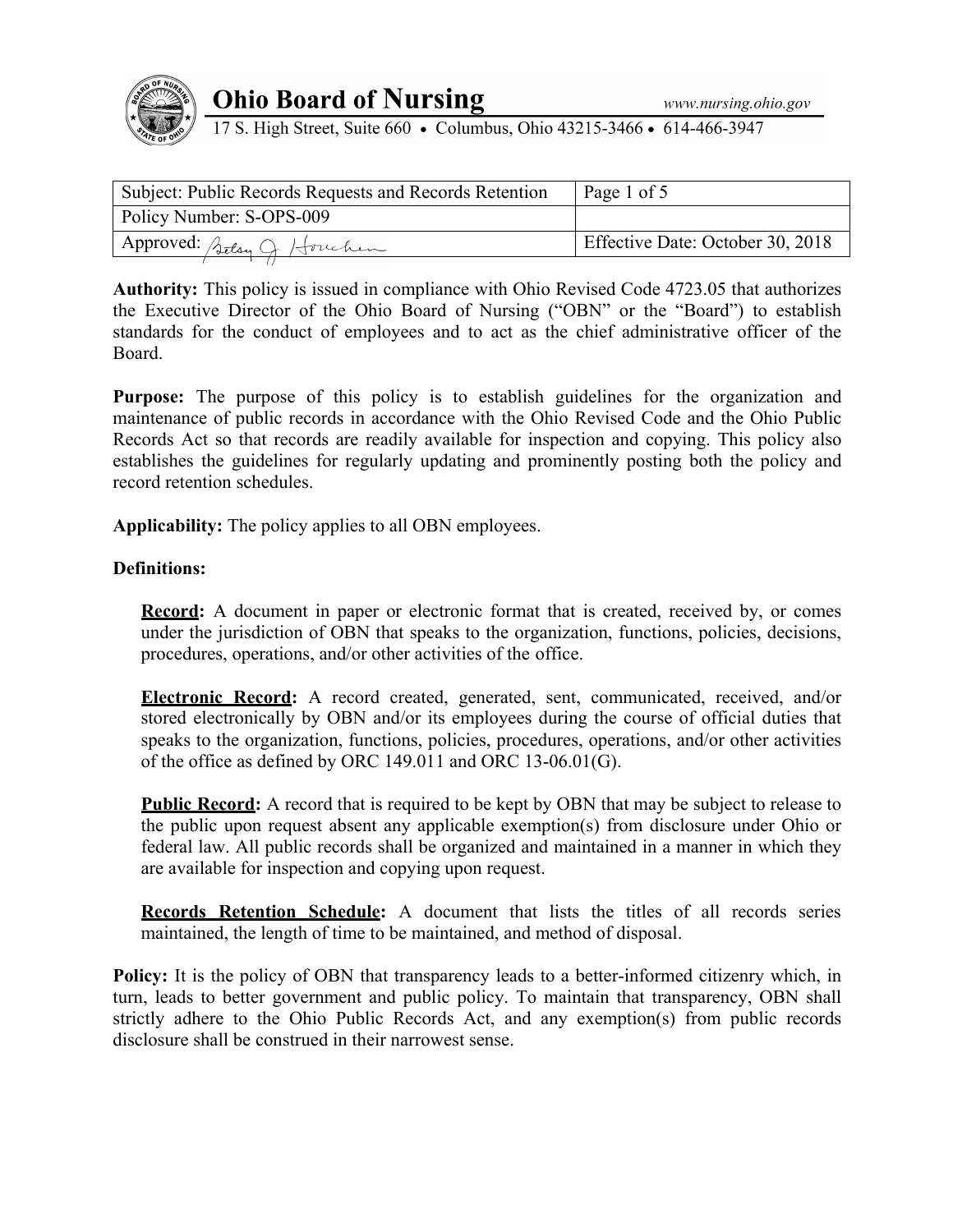5

### **Procedures:**

# **Handling Requests**

No specific language is required to make a request for public records. However, the request must identify the records sought with sufficient clarity to allow the office to identify, retrieve, and review the records.

The request does not need to be in writing, and the individual making the request does not need to disclose their intended use of the requested public record(s) or their identity. OBN may ask for the request in writing and/or the intended use of the requested public record(s) and/or disclosure of identity if:

OBN first informs the individual making the request that the request does not need to be in writing and that neither the intended use of the requested public record(s) nor identity needs to be disclosed; and

A written request and/or disclosure of intended use of the requested public record(s) and/or identity would benefit the individual making the request by improving OBN's ability to identify, locate, and/or deliver the public record(s) that have been requested.

In processing the request, the office has no obligation to either create new records or research OBN's records for the information requested. An electronic record is deemed to exist if a computer is already programmed to produce the record through OBN's standard use of sort, filter, and/or query functions. Although not required by law, OBN may consider generating new records when sensible and practical under the circumstances.

When there is a request to inspect a public record, an OBN employee may accompany the individual making the request during inspection to ensure that any original record is not altered or taken.

Any employee who responds to a public records request shall maintain a log of those public records requests which may be either:

A copy of the public records request and the employee's response which, taken together, contain all of the information set forth in ii. below; or

A record that includes the following information:

The employee's name; The date of the request; The name(s) of the person(s) making the request (if disclosed); The type(s) of record(s) requested; The date of the response; and The legal authority upon which any withholding, redaction, or denial was based.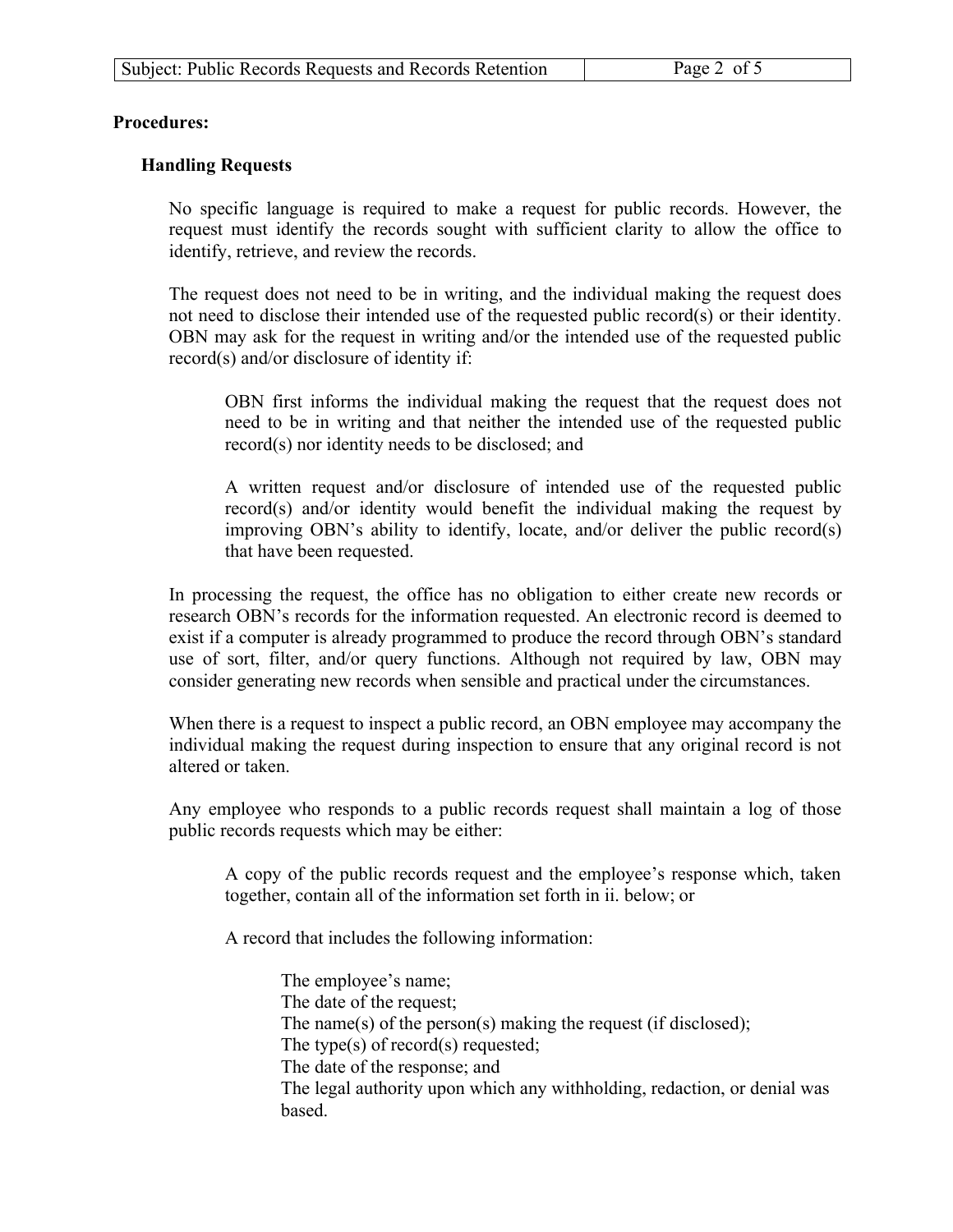At the end of each month, each public records custodian identified in the Public Records Request Protocol (*see attached*) shall submit to the Chief Legal Counsel a report containing the following information:

5

The number of public records requests received during the month;

The number of requests responded to within three business days; and

The number of requests that required more than three business days to respond.

OBN recognizes the legal and non-legal consequences of failure to properly respond to a public records request. OBN's failure to comply with a request may result in a court ordering OBN to comply with the law and pay any applicable attorney's fees and/or damages.

### **Response Timeframe**

OBN shall make every effort to satisfy a public records request within three business days of receipt. At a minimum, OBN shall acknowledge receipt of the public records request in writing within three business days of receipt of the public records request.

Public records shall be available for inspection during OBN's core business hours of 8:00 a.m. to 5:00 p.m. Upon request for inspection, public records shall promptly be made available, and any requested copies of public records shall be made available within a reasonable period of time. Whether the records are made available promptly and/or within a reasonable period of time depends upon the volume of records requested, the proximity of the location within which the records are stored, the necessity for any legal review and/or redaction, and/or any other considerations dependent upon the type(s) of record(s) requested.

### **Denial and Redaction of Records**

If a public records request is ambiguous and/or overly broad such that OBN cannot reasonably identify what public records are being requested, the request may be denied. However, OBN must explain the manner in which records are maintained and accessed by OBN and provide the individual making the request an opportunity to revise the request.

If a record contains information that is both subject to and exempt from disclosure, the information that is public shall be released, though the exempt portions may be redacted. When making a public record available for inspection and/or copying, OBN shall disclose any redaction and/or make the redaction plainly visible.

Should OBN withhold, redact, or entirely deny disclosure of any requested public record(s), OBN must provide an explanation for doing so including any legal authority upon which the withholding, redaction, or denial was based. If the initial public records request was made in writing, the explanation must also be in writing.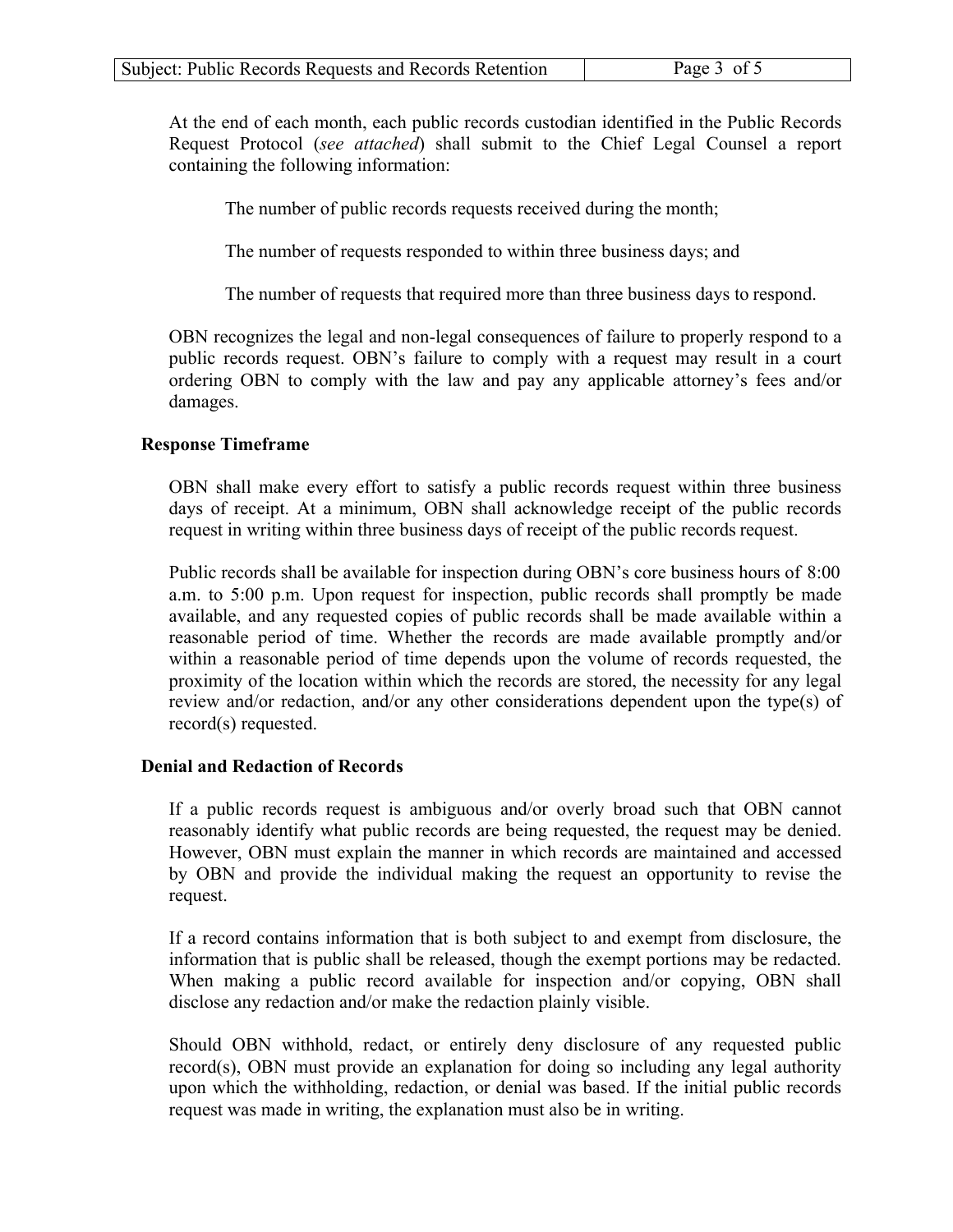5

# **Copying and Mailing Costs**

An individual making a public records request may be charged only for the cost of materials in providing copies if copies are requested; OBN may not charge for labor. The charge for paper copies is five cents per page; however, as a courtesy, OBN will not charge for copy requests that are less than 40 pages. OBN may require advanced payment for any costs associated with providing copies of public records.

When feasible, OBN may allow the individual making the request the choice to receive the public records in either paper or electronic form. OBN shall not charge for documents sent via email or electronic files downloaded to a compact disc.

If the individual making the request asks that the document(s) be delivered to them, OBN may charge for the cost of any postage and/or mailing supplies and/or any other costs associated with the delivery. As a courtesy, OBN will not charge for postage that amounts to less than three dollars.

### **Electronic Records**

A record in the form of email, text message, and/or instant message, including those sent and received via a handheld communication device, shall be treated in the same manner as a record in another format, such as paper or audiotape.

Any public record content transmitted to or from personal devices and/or private accounts shall be subject to disclosure. All employees or representatives of OBN are required to retain their email and other electronic records in accordance with applicable records retention schedules including ensuring that any setting for deletion of email records complies with any applicable records retention schedule.

### **Records Retention Schedule**

The Board's records retention schedule shall be maintained in the agency reception area, and a copy shall be provided to members of the public upon request.

All employees shall comply with OBN's records retention schedule. All employees shall comply with the state of Ohio General Schedule for any record series not explicitly mentioned in OBN's schedule. The state of Ohio General Schedule is available at http://apps.das.ohio.gov/rims/General/General.asp.

Certain OBN records may possesses administrative, legal, and/or historical value which may require a longer retention period. As such, all employees shall comply with any direction provided to them by their supervisor, manager, and Chief Legal Counsel.

**Attachments**: Notable Exemptions from Public Records Disclosure Public Records Request Protocol OBN Records Retention Schedule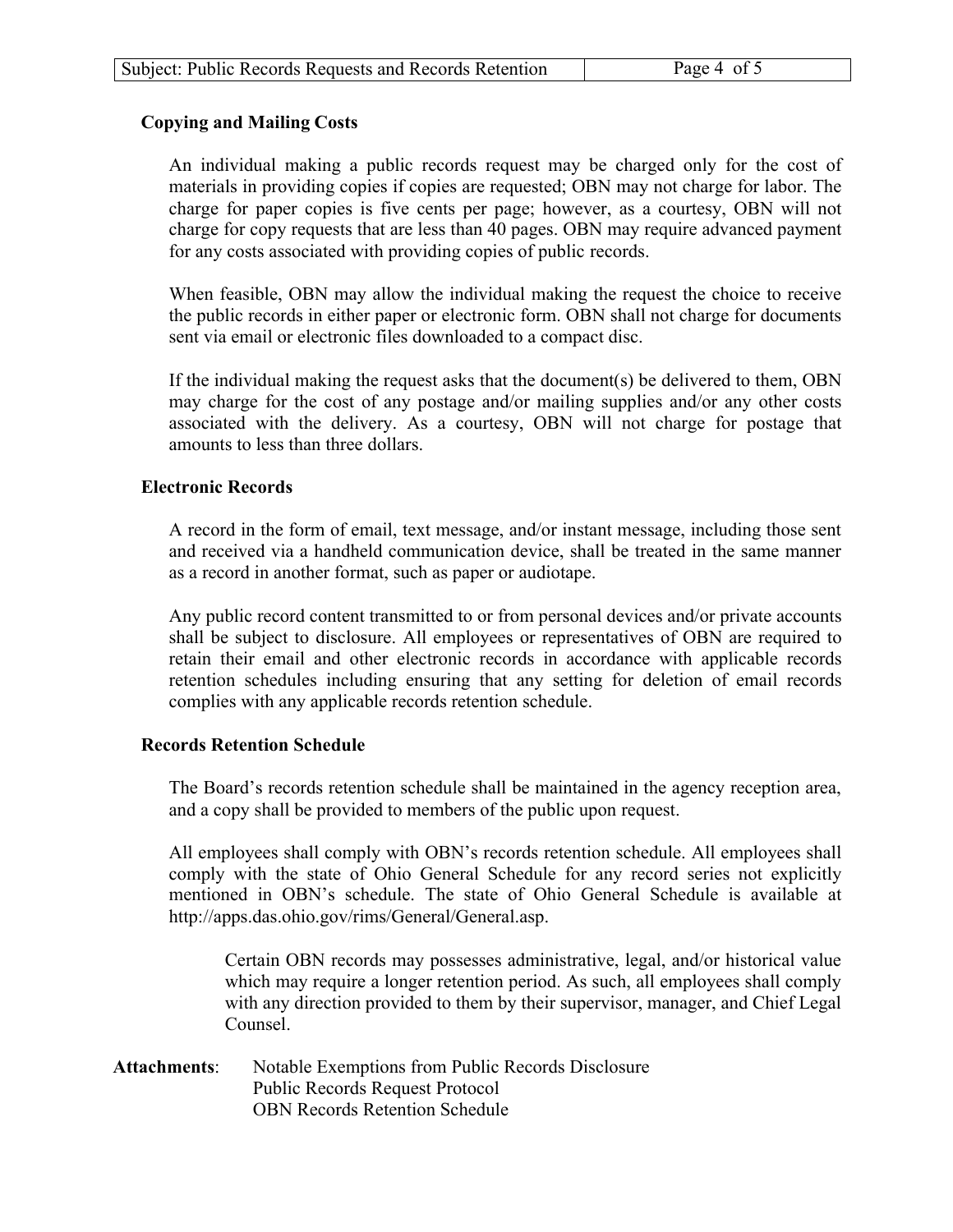| Subject: Public Records Requests and Records Retention | Page 5 of 5 |
|--------------------------------------------------------|-------------|
|                                                        |             |

5

**References:** DAS Policy IT-07 Electronic Records Ohio Attorney General Model Public Records Policy ORC 149.34, Records Management Procedures ORC 149.43, Availability of Public Records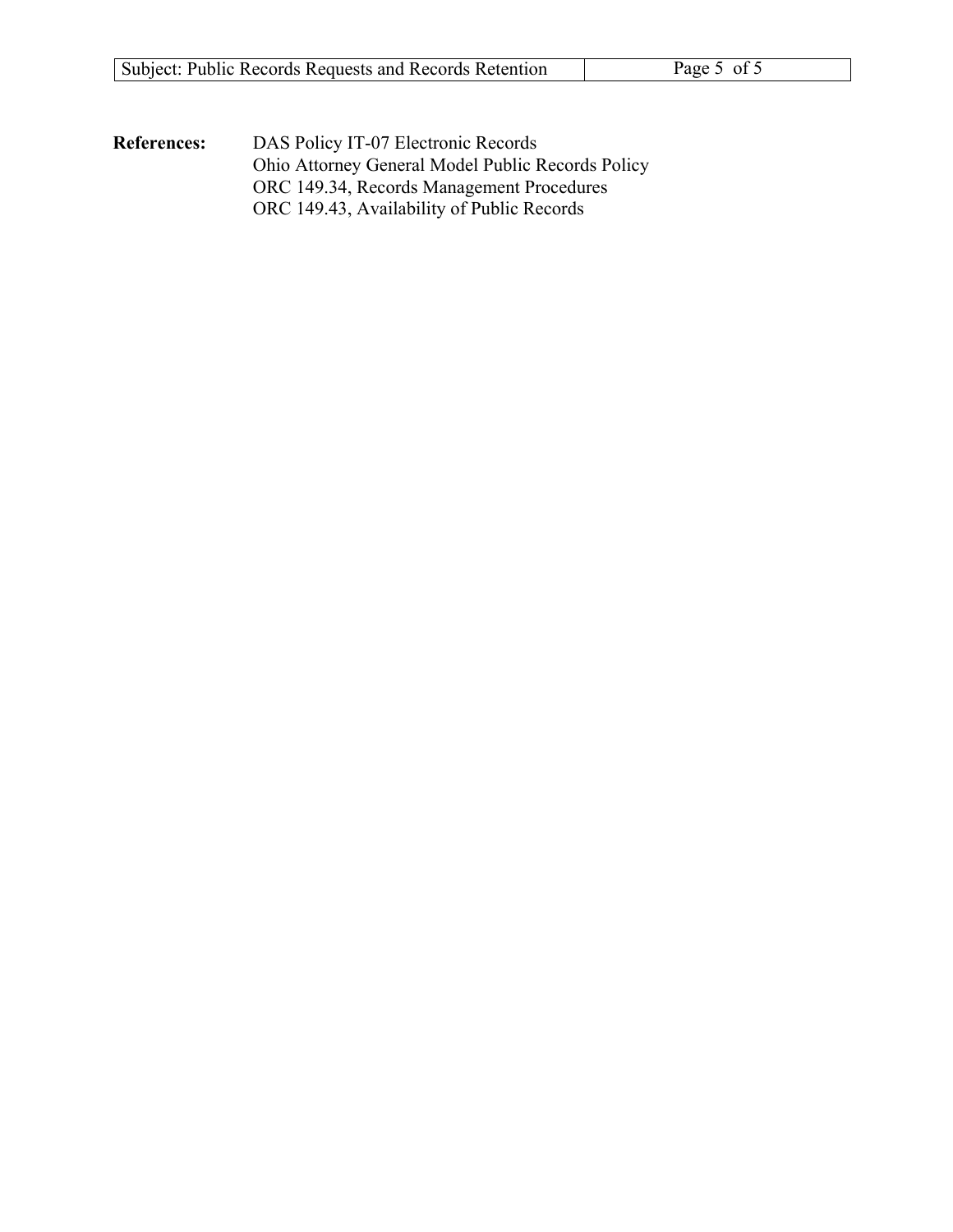# **Notable Exemptions from Public Records Disclosure**

AP records per ORC 4723.35(E)(3)

APRN federal DEA numbers (not within definition of a public record pursuant to ORC 149.011(G))

Attorney-client privileged information

Certain security and infrastructure records

Computer security/passwords per ORC 149.433

Information received by OBN pursuant to an investigation per ORC 4723.28(I)

Monitoring records per ORC 4723.28(I)

OBN employee addresses and/or personal information (not within definition of a public record pursuant to ORC 149.011(G))

Patient medical records per ORC 149.43(A)(1)(a) and/or ORC 149.43(A)(1)(v) PIIP records per ORC 4723.282(D)

Social security numbers per the Federal Privacy Act of 1974 and/or ORC 149.45 Student records per the Family Education Rights and Privacy Act of 1974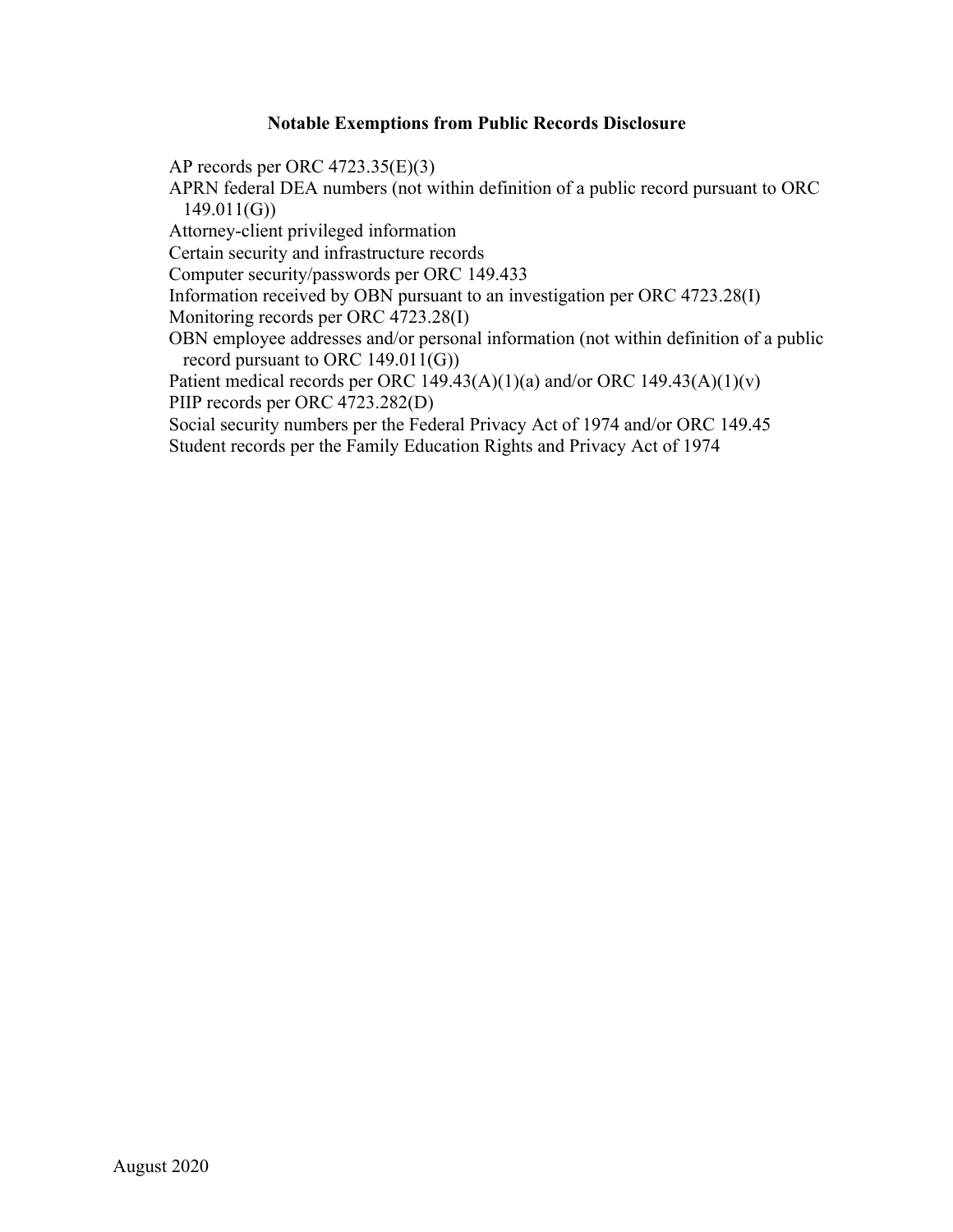# **PUBLIC RECORDS REQUESTS**

**Submit requests: By Mail or Walk-In: Ohio Board of Nursing, 17 S. High Street, Suite 660 Columbus, OH 43215 By Email: board@nursing.ohio.gov or for discipline records, drecords@nursing.ohio.gov By Telephone: (614) 466-3947**

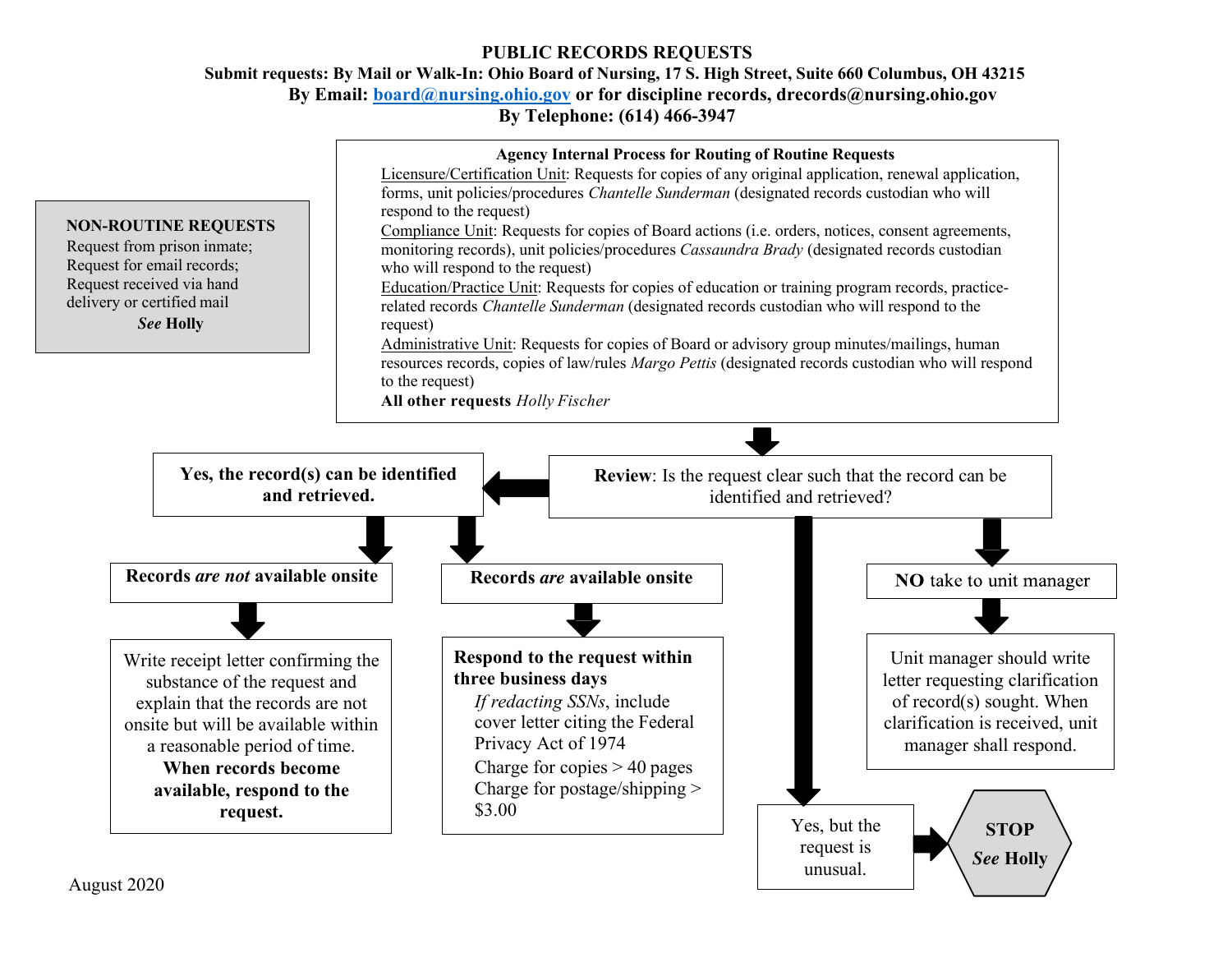| <b>Series</b><br><b>Number and</b><br><b>Authorization</b><br><b>Number</b> | <b>Title</b>                                                                                              | <b>Type of Media</b>                                          | <b>Description</b>                                                                                                                                                                                                                                                                                             | <b>Unit</b>            | <b>Retention Period</b>                                                                                                                                                                                                                                                                                                                                                                                                              |
|-----------------------------------------------------------------------------|-----------------------------------------------------------------------------------------------------------|---------------------------------------------------------------|----------------------------------------------------------------------------------------------------------------------------------------------------------------------------------------------------------------------------------------------------------------------------------------------------------------|------------------------|--------------------------------------------------------------------------------------------------------------------------------------------------------------------------------------------------------------------------------------------------------------------------------------------------------------------------------------------------------------------------------------------------------------------------------------|
| <b>ADM-01</b><br>884-0011                                                   | <b>MINUTES OF BOARD</b><br><b>MEETINGS</b>                                                                | Paper;<br>Machine<br>Readable;<br>Audio/Digital<br>Recordings | Records of each meeting including names of<br>members present, all business matters<br>considered, and action taken.                                                                                                                                                                                           | Administrative<br>Unit | Retain paper or electronic form<br>permanently as required by ORC<br>$4723.06(A)$ .<br><b>METHOD OF DESTRUCTION:</b><br>Transitory material including, but<br>not limited to, audio recordings,<br>working notes, etc., will be<br>electronically deleted once the<br>official minutes have been<br>approved and signed by the<br>Board's President and Secretary. If<br>in paper form, the document will be<br>recycled or trashed. |
| <b>ADM-02</b><br>884-0020                                                   | <b>MINUTES OF</b><br><b>ADVISORY GROUPS</b><br>AND COMMITTEES TO<br><b>BOARD</b>                          | Paper;<br>Machine<br>Readable:<br>Audio/Digital<br>Recordings | Records of each meeting including names of<br>members present, all business and matters<br>considered, and action taken.                                                                                                                                                                                       | Administrative<br>Unit | Retain in paper or electronic form 5<br>years then destroy.<br><b>METHOD OF DESTRUCTION:</b><br>Transitory material including, but<br>not limited to, audio/digital<br>recordings, working notes, etc., will<br>be electronically deleted once the<br>official minutes have been<br>approved and signed by the<br>Board's President and Secretary. If<br>in paper form, the document will be<br>recycled or trashed.                 |
| <b>ADM-03</b><br>884-0021                                                   | <b>LISTS OF BOARD</b><br><b>MEMBERS AND</b><br><b>ADVISORY GROUPS</b><br>AND COMMITTEES                   | Paper;<br>Machine<br>Readable                                 | Names, dates of appointment, and<br>termination for all appointees.                                                                                                                                                                                                                                            | Administrative<br>Unit | Retain in paper or electronic form<br>for 10 years then destroy.<br><b>METHOD OF DESTRUCTION:</b><br>Recycle or trash paper records<br>when outdated; delete outdated<br>electronic records.                                                                                                                                                                                                                                         |
| <b>ADM-04</b><br>884-0083                                                   | NON-PUBLIC<br><b>INFORMATION</b><br><b>MONTHLY</b><br><b>ATTESTATION &amp;</b><br>SPECIFIC ACCESS<br>LOGS | Paper;<br>Machine<br>Readable                                 | Monthly employee attestation regarding<br>access to non-public personal information<br>computer databases and logs of specific<br>access to non-public personal information in<br>computer databases not at an individual's<br>request and outside the scope of employment<br>or normally assigned job duties. | Administrative<br>Unit | Retain for 2 years or after audit is<br>complete and report is released by<br>Auditor of State, whichever is later,<br>then destroy.<br><b>METHOD OF DESTRUCTION:</b><br>Delete electronic records; recycle or<br>trash paper records.                                                                                                                                                                                               |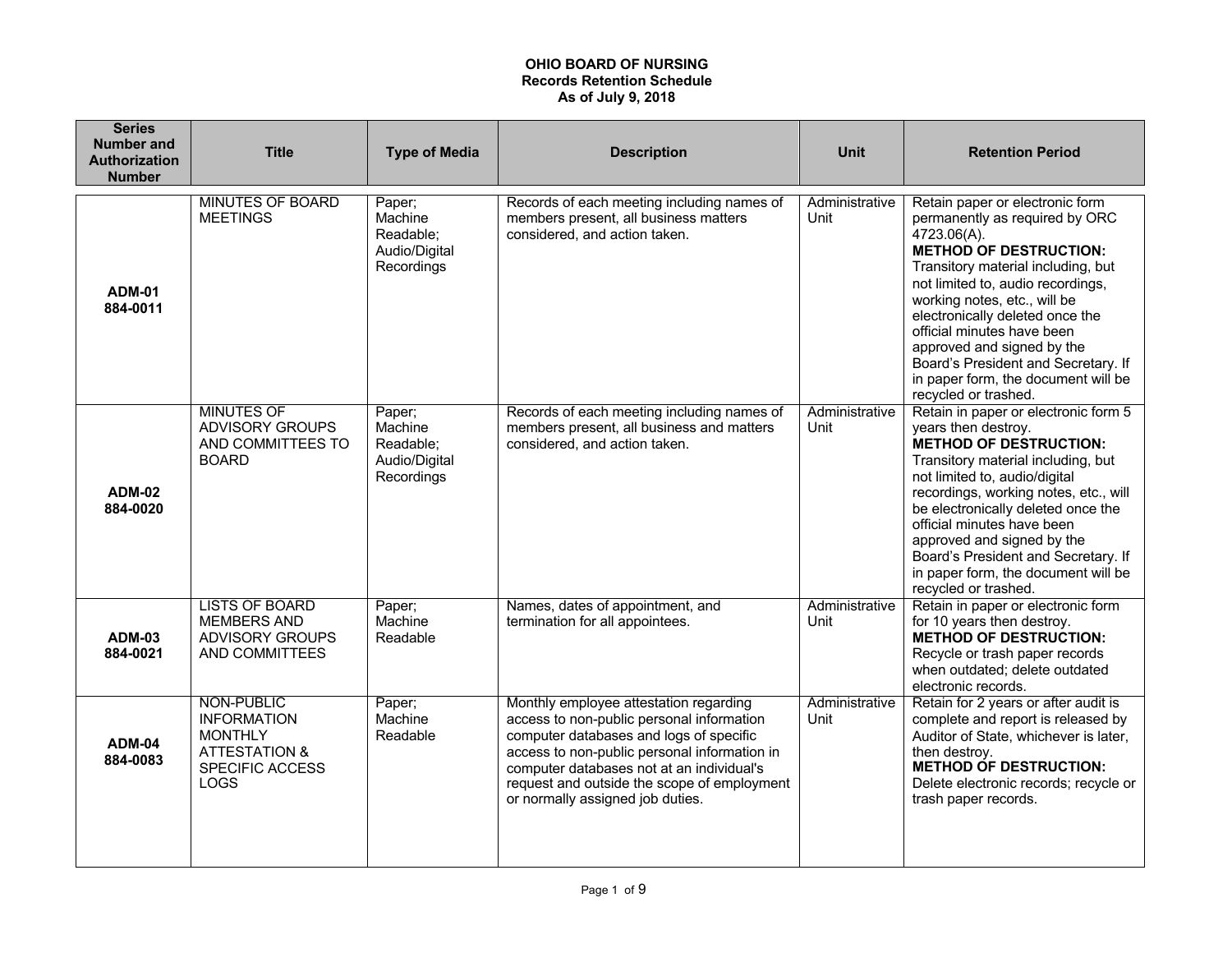| <b>Series</b><br><b>Number and</b><br><b>Authorization</b><br><b>Number</b> | <b>Title</b>                                                                                                                                                                                                                                 | <b>Type of Media</b>          | <b>Description</b>                                                                                                                                                                                                                                                                                            | Unit                   | <b>Retention Period</b>                                                                                                                                                                                                     |
|-----------------------------------------------------------------------------|----------------------------------------------------------------------------------------------------------------------------------------------------------------------------------------------------------------------------------------------|-------------------------------|---------------------------------------------------------------------------------------------------------------------------------------------------------------------------------------------------------------------------------------------------------------------------------------------------------------|------------------------|-----------------------------------------------------------------------------------------------------------------------------------------------------------------------------------------------------------------------------|
| <b>ADM-07</b><br>884-0025                                                   | <b>RECORD</b><br>(TRANSCRIPT) OF<br>PUBLIC HEARINGS                                                                                                                                                                                          | Paper;<br>Machine<br>Readable | Hearings on adoption and revision of<br>administrative rules.                                                                                                                                                                                                                                                 | Administrative<br>Unit | Retain for 2 years after rule<br>published then destroy.<br><b>METHOD OF DESTRUCTION:</b><br>Recycle, trash or delete.                                                                                                      |
| <b>ADM-08</b><br>884-0084                                                   | CORRESPONDENCE,<br><b>GENERAL PUBLIC</b><br><b>RECORDS</b>                                                                                                                                                                                   | Paper;<br>Machine<br>Readable | Includes public records comprised of internal<br>correspondence (letters, memos); also<br>correspondence from the general public<br>requesting information pertaining to the Board<br>and other miscellaneous inquiries.                                                                                      | <b>All Units</b>       | Retain 30 days unless<br>correspondence has administrative,<br>legal, and/or historical value, then<br>retain 2 years.<br><b>METHOD OF DESTRUCTION:</b><br>Delete electronic records; recycle or<br>trash paper records.    |
| <b>ADM-09</b><br>884-0094                                                   | <b>PUBLIC RECORDS</b><br><b>REQUESTS</b>                                                                                                                                                                                                     | Paper;<br>Machine<br>Readable | Documentation of request for public record<br>and response provided. Documentation may<br>include log containing information or the<br>actual request and the information provided.                                                                                                                           | Administrative<br>Unit | Retain for 2 years or after audit is<br>complete and report is released by<br>Auditor of State, whichever is later,<br>then destrov.<br><b>METHOD OF DESTRUCTION:</b><br>Delete electronic records; shred<br>paper records. |
| <b>ADM-10</b><br>884-0102                                                   | <b>PERSONNEL FILES</b><br><b>CONFIDENTIAL</b><br><b>Justification for</b><br><b>Confidentiality: May</b><br>contain social security<br>numbers, bank account<br>information, and/or<br>personal medical<br>information.                      | Paper;<br>Machine<br>Readable | Copies of all application forms, personnel<br>actions, benefit forms, training records,<br>discipline records, personal information<br>regarding medical information, performance<br>evaluations, commendation letters, tax and<br>payroll information, and any other documents<br>concerning employee files. | Administrative<br>Unit | After employee's employment with<br>the Board is terminated, retain 7<br>years, then destroy.<br><b>METHOD OF DESTRUCTION:</b><br>Shred, Delete.                                                                            |
| <b>ADM-11</b><br>884-0100                                                   | <b>INCIDENT REPORTS/</b><br>NOT INCLUDED IN<br>PERSONNEL FILES<br><b>CONFIDENTIAL</b><br><b>Justification for</b><br><b>Confidentiality: These</b><br>records could contain<br>sensitive information<br>regarding staff and/or<br>licensees. | Paper;<br>Machine<br>Readable | Incident reports authored by employees to<br>document incidents or unusual events at the<br>Board.                                                                                                                                                                                                            | Administrative<br>Unit | Retain 3 years, then destroy.<br><b>METHOD OF DESTRUCTION:</b><br>Shred, Delete.                                                                                                                                            |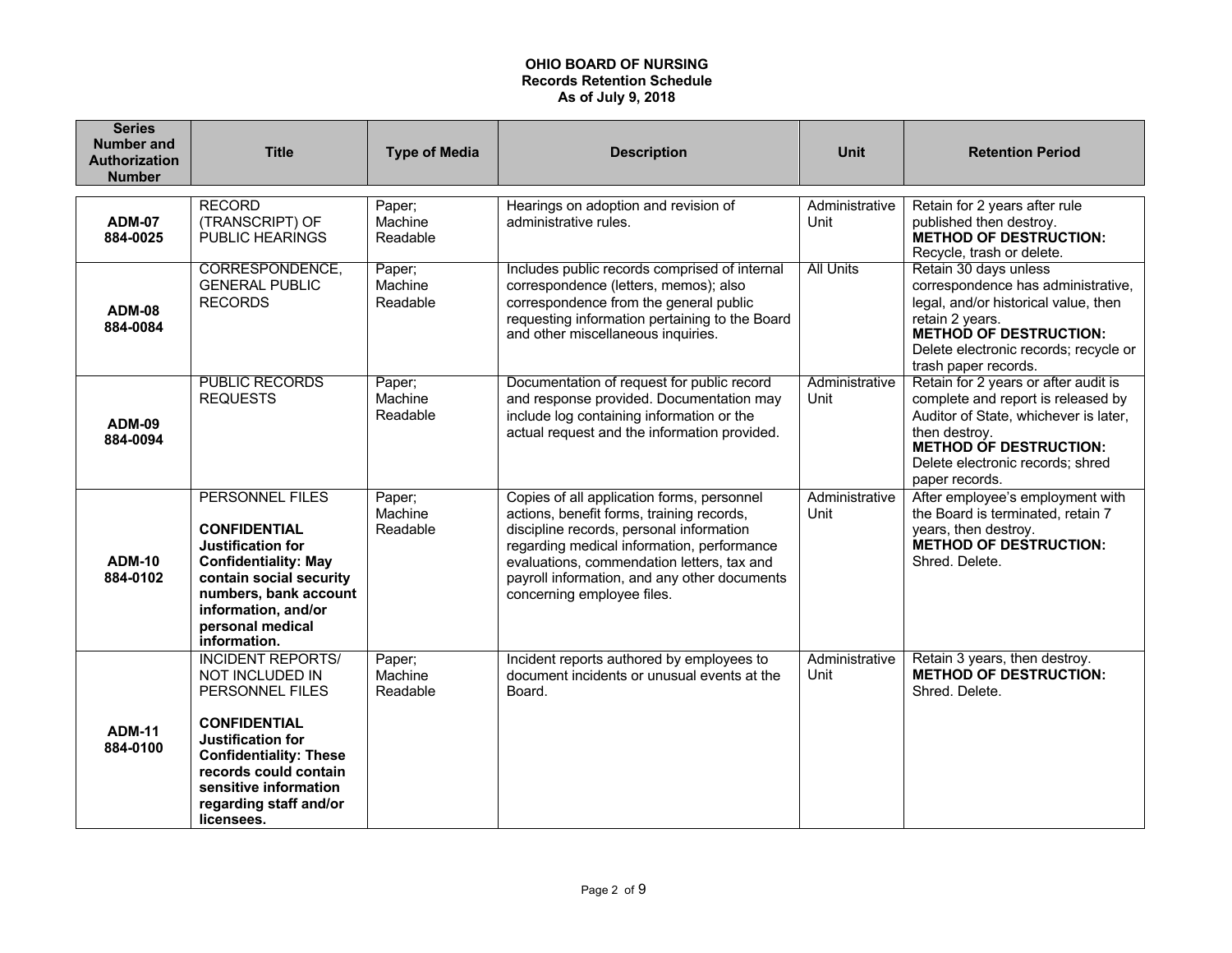| <b>Series</b><br><b>Number and</b><br><b>Authorization</b><br><b>Number</b> | <b>Title</b>                                                                                          | <b>Type of Media</b>          | <b>Description</b>                                                                                                                                                                                                                     | <b>Unit</b>            | <b>Retention Period</b>                                                                                                                                                                                                                                                           |
|-----------------------------------------------------------------------------|-------------------------------------------------------------------------------------------------------|-------------------------------|----------------------------------------------------------------------------------------------------------------------------------------------------------------------------------------------------------------------------------------|------------------------|-----------------------------------------------------------------------------------------------------------------------------------------------------------------------------------------------------------------------------------------------------------------------------------|
|                                                                             |                                                                                                       |                               |                                                                                                                                                                                                                                        |                        |                                                                                                                                                                                                                                                                                   |
| <b>ADM-13</b><br>884-0103                                                   | <b>EXCLUSIONARY</b><br><b>FORMULARY</b><br>ADOPTED BY THE<br><b>BOARD ON OR AFTER</b><br>MAY 17, 2017 | Paper;<br>Machine<br>Readable | The formulary established by the Board<br>Committee on Prescriptive Governance on or<br>after May 17, 2017, which must be posted on<br>the Board website according to OAC 4723-9-<br>10.                                               | Administrative<br>Unit | Retain current formulary on Board<br>website as required by OAC 4723-<br>9-10; retain past editions of<br>formulary permanently in paper or<br>electronic form at Board office.                                                                                                   |
| <b>ADM-14</b><br>884-0106                                                   | <b>VISITORS LOGS</b>                                                                                  | Paper                         | Records documenting the entry and<br>departure of visitors in to the Board offices<br>during and/or after office hours.                                                                                                                | Administrative<br>Unit | Retain 1 year then destroy.<br><b>METHOD OF DESTRUCTION:</b><br>Recycle or trash.                                                                                                                                                                                                 |
| <b>FIS-02</b><br>884-039                                                    | <b>SUMMARY STATE</b><br><b>ACCOUNTING</b><br><b>RECORDS</b>                                           | Paper;<br>Machine<br>Readable | Monthly Transaction Register, Purchased<br>Personal Service, Expenditures by Object,<br>Detail Outstanding Encumbrances,<br>Comparison of Budget to Actual Analysis of<br>Funds in Payroll, or other items of a<br>summarizing nature. | Administrative<br>Unit | Retain for 2 prior fiscal biennial<br>periods, provided audited.<br><b>METHOD OF DESTRUCTION:</b><br>Delete electronic records; shred<br>paper records.                                                                                                                           |
| <b>FIS-07</b><br>884-0044                                                   | <b>BAD CHECKS</b>                                                                                     | Paper;<br>Machine<br>Readable | Checks and correspondence pertaining to<br>checks from applicants for licensure/<br>certification that are returned by the state of<br>Ohio Treasurer's office.                                                                        | Administrative<br>Unit | Retain until acceptable payment is<br>received. If determined<br>uncollectable by the Attorney<br>General, retain until audit is<br>complete and report is released by<br>Auditor of State<br><b>METHOD OF DESTRUCTION:</b><br>Delete electronic records, Shred<br>paper records. |
| <b>FIS-09</b><br>884-0046                                                   | <b>CONTRACT RECORDS</b>                                                                               | Paper;<br>Machine<br>Readable | Contractual agreements between the Board<br>and third parties, e.g. personal service<br>contracts, servicing of equipment.                                                                                                             | Administrative<br>Unit | Retain for 2 years or until audit is<br>complete and report is released by<br>Auditor of State, whichever is later,<br><b>METHOD OF DESTRUCTION:</b><br>Delete electronic records, Shred<br>paper records.                                                                        |
| <b>FIS-10</b><br>884-0047                                                   | <b>STATE AUDITOR'S</b><br><b>REPORT</b>                                                               | Paper;<br>Machine<br>Readable | Report of periodic audit of all transactions by<br>State Auditor.                                                                                                                                                                      | Administrative<br>Unit | Continually maintained and updated<br>in office based on fiscal and legal<br>significance. Destroy outdated<br>records.<br><b>METHOD OF DESTRUCTION:</b><br>Delete electronic records. Recycle<br>or trash paper records.                                                         |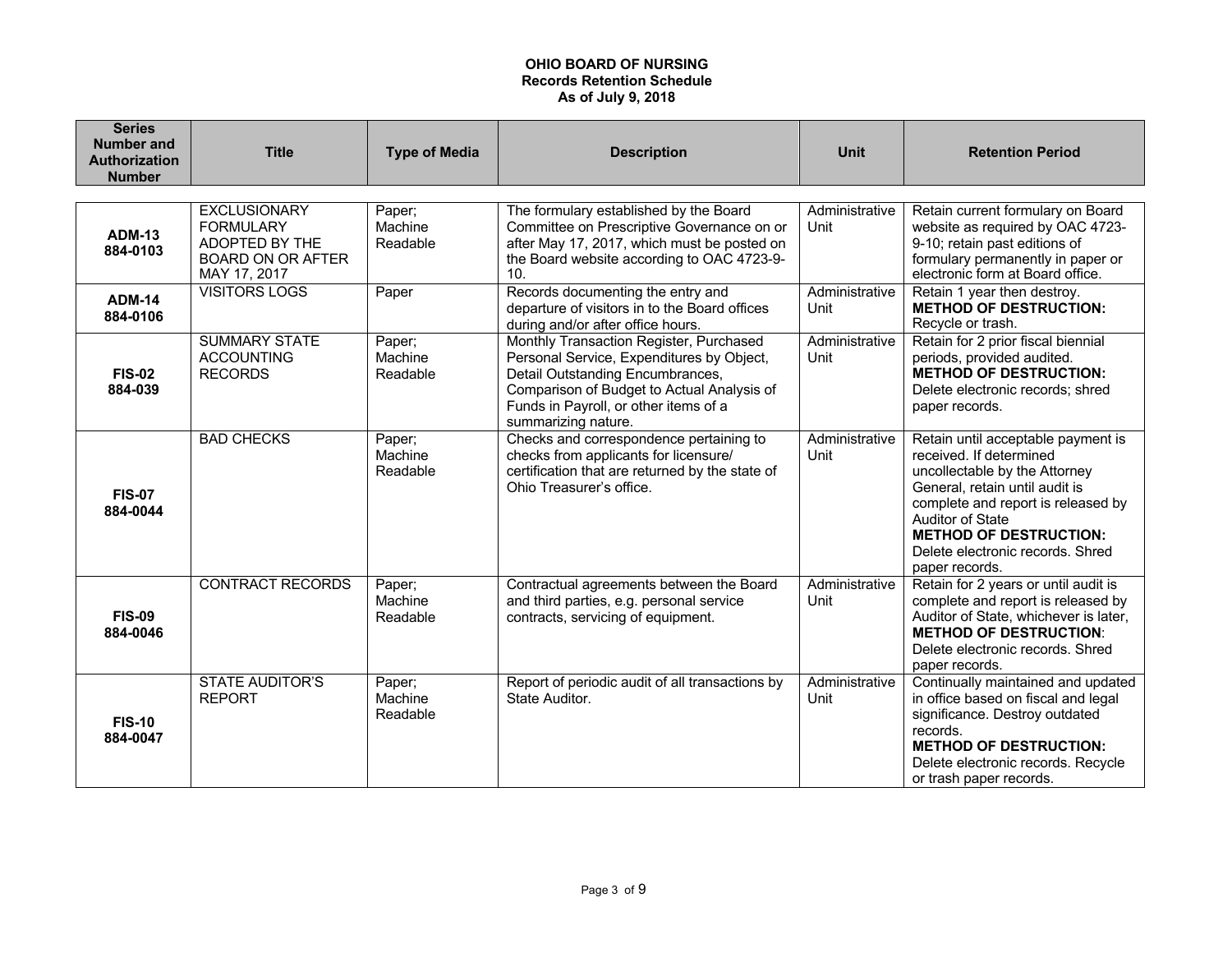| <b>Series</b><br><b>Number and</b><br><b>Authorization</b><br><b>Number</b> | <b>Title</b>                                                                                                                                                                   | <b>Type of Media</b>                        | <b>Description</b>                                                                                                                                                  | <b>Unit</b>                          | <b>Retention Period</b>                                                                                                                                                                                                                                                                                                           |
|-----------------------------------------------------------------------------|--------------------------------------------------------------------------------------------------------------------------------------------------------------------------------|---------------------------------------------|---------------------------------------------------------------------------------------------------------------------------------------------------------------------|--------------------------------------|-----------------------------------------------------------------------------------------------------------------------------------------------------------------------------------------------------------------------------------------------------------------------------------------------------------------------------------|
| <b>FIS-11</b><br>884-0048                                                   | <b>INVENTORY OF</b><br><b>EQUIPMENT</b>                                                                                                                                        | Paper                                       | Annual report of equipment owned by the<br>Board.                                                                                                                   | Administrative<br>Unit               | Retain for 3 years or until audit is<br>complete and report is released by<br>Auditor of State, whichever is later.<br><b>METHOD OF DESTRUCTION:</b><br>Recycle or trash.                                                                                                                                                         |
| <b>FIS-12</b><br>884-0095                                                   | <b>NEGP RECORDS</b>                                                                                                                                                            | Paper;<br>Machine<br>Readable               | Nurse Education Grant Program (NEGP)<br>records including grant proposals,<br>correspondence, grant awards, and<br>agreements.                                      | Administrative<br>Unit               | Retain for 2 years or until audit is<br>complete and report is released by<br>Auditor of State, whichever is later.<br><b>METHOD OF DESTRUCTION:</b><br>Delete electronic records, Shred<br>paper records.                                                                                                                        |
| <b>LIC-01</b><br>884-0030                                                   | <b>APPLICATIONS FOR</b><br>LICENSURE/<br><b>CERTIFICATION</b>                                                                                                                  | Paper;<br>Machine<br>Readable;<br>Microfilm | Applications for initial licensure or certification<br>by examination or endorsement.                                                                               | Licensure &<br>Certification<br>Unit | Retain microfilm or electronically<br>imaged copy and application data<br>for 100 years. Retain paper original<br>for 3 months or until transfer to<br>microfilm or electronic media is<br>verified.<br><b>METHOD OF DESTRUCTION:</b><br>Shred or delete.                                                                         |
| <b>LIC-02</b><br>884-0033                                                   | <b>INCOMPLETE</b><br>APPLICATIONS FOR<br>LICENSURE/<br><b>CERTIFICATION</b>                                                                                                    | Paper;<br>Machine<br>Readable               | Application for licensure/certification remains<br>incomplete for more than 1 year.                                                                                 | Licensure &<br>Certification<br>Unit | Retain for 2 years or until audit is<br>complete and report is released by<br>Auditor of State, whichever is later.<br><b>METHOD OF DESTRUCTION:</b><br>Shred or delete.                                                                                                                                                          |
| <b>LIC-03</b><br>884-0091                                                   | <b>CRIMINAL</b><br><b>BACKGROUND</b><br><b>CHECKS</b><br><b>CONFIDENTIAL</b><br><b>Justification for</b><br>confidentiality:<br>Pursuant to P. Law 92-<br>544; 28 C.F.R. 50.12 | Paper;<br>Machine<br>Readable               | Electronic and paper records containing<br>criminal background check reports required to<br>be obtained by the Board for licensure/<br>certification of applicants. | Licensure &<br>Certification<br>Unit | Retain electronic record 1 year.<br>Retain paper record until<br>application for licensure/certification<br>is received by Board and content of<br>record is reviewed according to<br>Board policy on Processing<br><b>Criminal Background Check</b><br>Results and Reports.<br><b>METHOD OF DESTRUCTION:</b><br>Shred or delete. |
| $LIC-04$<br>884-0105                                                        | NATIONAL CERTIFYING<br><b>ORGANIZATIONS</b><br>APPROVAL RECORDS                                                                                                                | Paper;<br>Machine<br>Readable               | Documentation of meeting approval criteria<br>for organizations certifying advance practice<br>nurses and dialysis technicians.                                     | Licensure &<br>Certification<br>Unit | Reviewed annually. Destroy when<br>new approval is issued.<br><b>METHOD OF DESTRUCTION:</b><br>Shred or delete.                                                                                                                                                                                                                   |
| <b>LIC-05</b><br>884-0104                                                   | NATIONAL CERTIFYING<br><b>ORGANIZATIONS</b><br><b>CERTIFICATION LISTS</b>                                                                                                      | Paper;<br>Machine<br>Readable               | Lists of individuals who have been certified as<br>an advance practice nurse.                                                                                       | Licensure &<br>Certification<br>Unit | Retain 5 years.<br><b>METHOD OF DESTRUCTION:</b><br>Shred or delete.                                                                                                                                                                                                                                                              |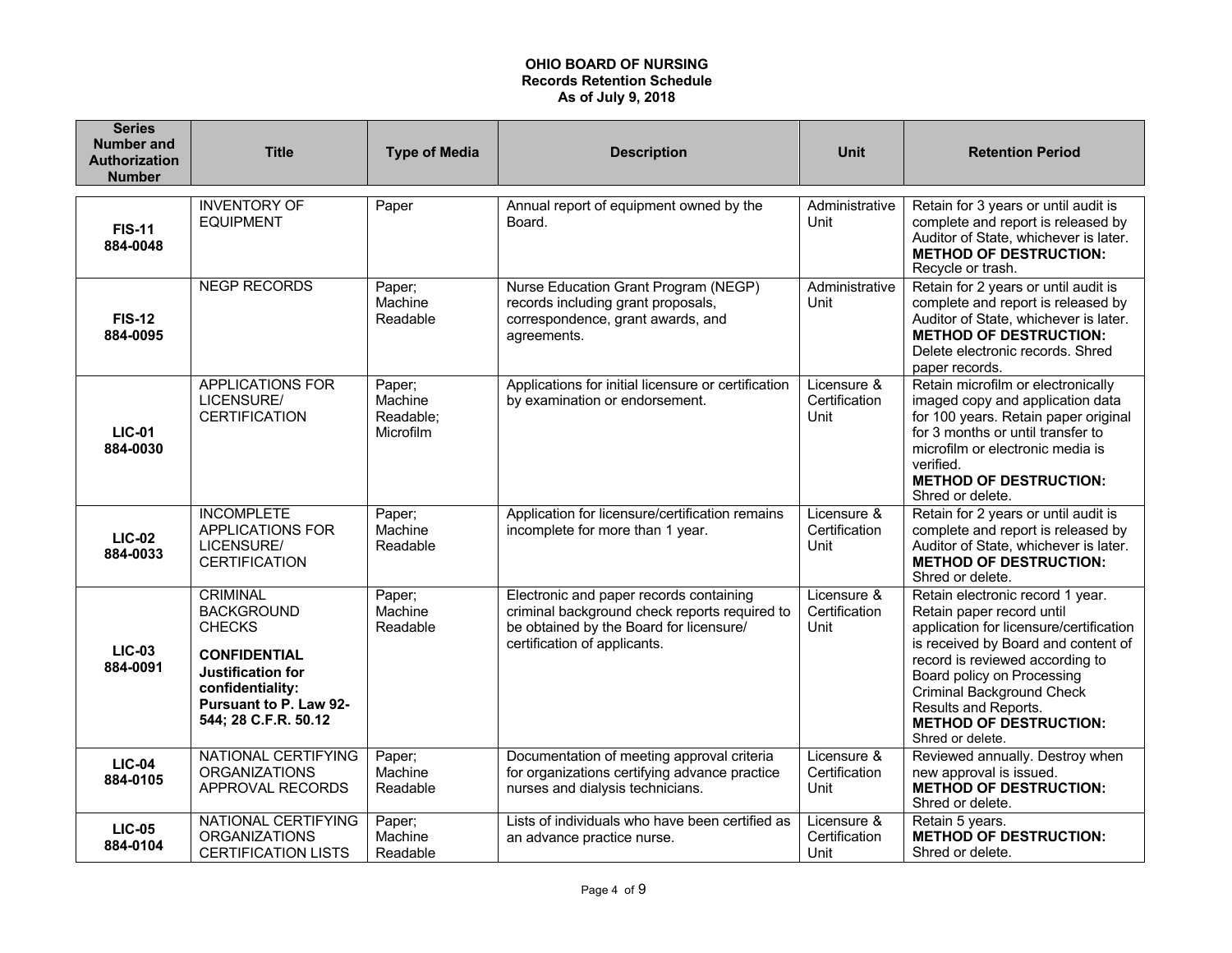| <b>Series</b><br>Number and<br><b>Authorization</b><br><b>Number</b> | <b>Title</b>                                                                                                          | <b>Type of Media</b>                        | <b>Description</b>                                                                                                                                         | <b>Unit</b>                          | <b>Retention Period</b>                                                                                                                                                                                                                                        |
|----------------------------------------------------------------------|-----------------------------------------------------------------------------------------------------------------------|---------------------------------------------|------------------------------------------------------------------------------------------------------------------------------------------------------------|--------------------------------------|----------------------------------------------------------------------------------------------------------------------------------------------------------------------------------------------------------------------------------------------------------------|
|                                                                      |                                                                                                                       |                                             |                                                                                                                                                            |                                      |                                                                                                                                                                                                                                                                |
| <b>CE-01</b><br>884-0065                                             | <b>CONTINUING</b><br><b>EDUCATION</b><br><b>APPROVER</b><br><b>APPLICATIONS</b>                                       | Paper;<br>Machine<br>Readable               | Initial approval and reapproval applications<br>and supporting documentation.                                                                              | Licensure &<br>Certification<br>Unit | Reviewed every 5 years. Retain in<br>Board office until superseded and<br>then destroy.<br><b>METHOD OF DESTRUCTION:</b><br>Shred or delete.                                                                                                                   |
| <b>CE-02</b><br>884-0066                                             | <b>CONTINUING</b><br><b>EDUCATION</b><br><b>DOCUMENTATION</b>                                                         | Paper;<br>Machine<br>Readable               | Includes forms requesting verification of<br>meeting the Board's requirements, proof, etc.                                                                 | Licensure &<br>Certification<br>Unit | Reviewed every 2 years. Retain<br>until superseded and then destroy.<br><b>METHOD OF DESTRUCTION:</b><br>Shred or delete.                                                                                                                                      |
| <b>REN-01</b><br>884-0031                                            | <b>MASTER CARDS</b>                                                                                                   | Paper;<br>Machine<br>Readable               | This record series consists of a card<br>summarizing basic licensure data of<br>licensees.                                                                 | Licensure &<br>Certification<br>Unit | Retain until information contained<br>on card is transferred to electronic<br>storage. Retain machine readable<br>data until licensee reaches the age<br>of 85, and the license is inactive or<br>lapsed.<br><b>METHOD OF DESTRUCTION:</b><br>Shred or delete. |
| <b>REN-03</b><br>884-0056                                            | <b>NAME CHANGES AND</b><br><b>ADDRESS CHANGES</b>                                                                     | Paper;<br>Machine<br>Readable               | Name and address changes submitted by<br>licensees and certificate holders.                                                                                | Licensure &<br>Certification<br>Unit | Retain for 3 business days or until<br>change(s) entered in to system,<br>whichever is later. Return any name<br>change documents.<br><b>METHOD OF DESTRUCTION:</b><br>Shred or delete.                                                                        |
| <b>REN-04</b><br>884-0057                                            | <b>APPLICATIONS FOR</b><br><b>BOARD OF NURSING</b><br><b>MEDICATION CARD</b>                                          | Paper;<br>Machine<br>Readable;<br>Microfilm | Documentation submitted to receive a Board<br>of Nursing medication card, and<br>documentation submitted to receive a Board<br>of Nursing IV therapy card. | Licensure &<br>Certification<br>Unit | Retain microfilm or electronically<br>imaged copy for 100 years. Retain<br>paper original for 3 months or until<br>transfer to microfilm or electronic<br>media is verified.<br><b>METHOD OF DESTRUCTION:</b><br>Shred or delete.                              |
| <b>REN-06</b><br>884-0059                                            | RENEWAL,<br><b>REINSTATEMENT AND</b><br><b>REACTIVATION</b><br>APPLICATIONS FOR<br>LICENSURE/<br><b>CERTIFICATION</b> | Paper;<br>Machine<br>Readable;<br>Microfilm | Applications for renewal of licensure and<br>certification.                                                                                                | Licensure &<br>Certification<br>Unit | Retain microfilm or electronically<br>imaged copy and application data<br>for 100 years. Retain paper original<br>for 3 months or until transfer to<br>microfilm or electronic media is<br>verified.<br><b>METHOD OF DESTRUCTION:</b><br>Shred or delete.      |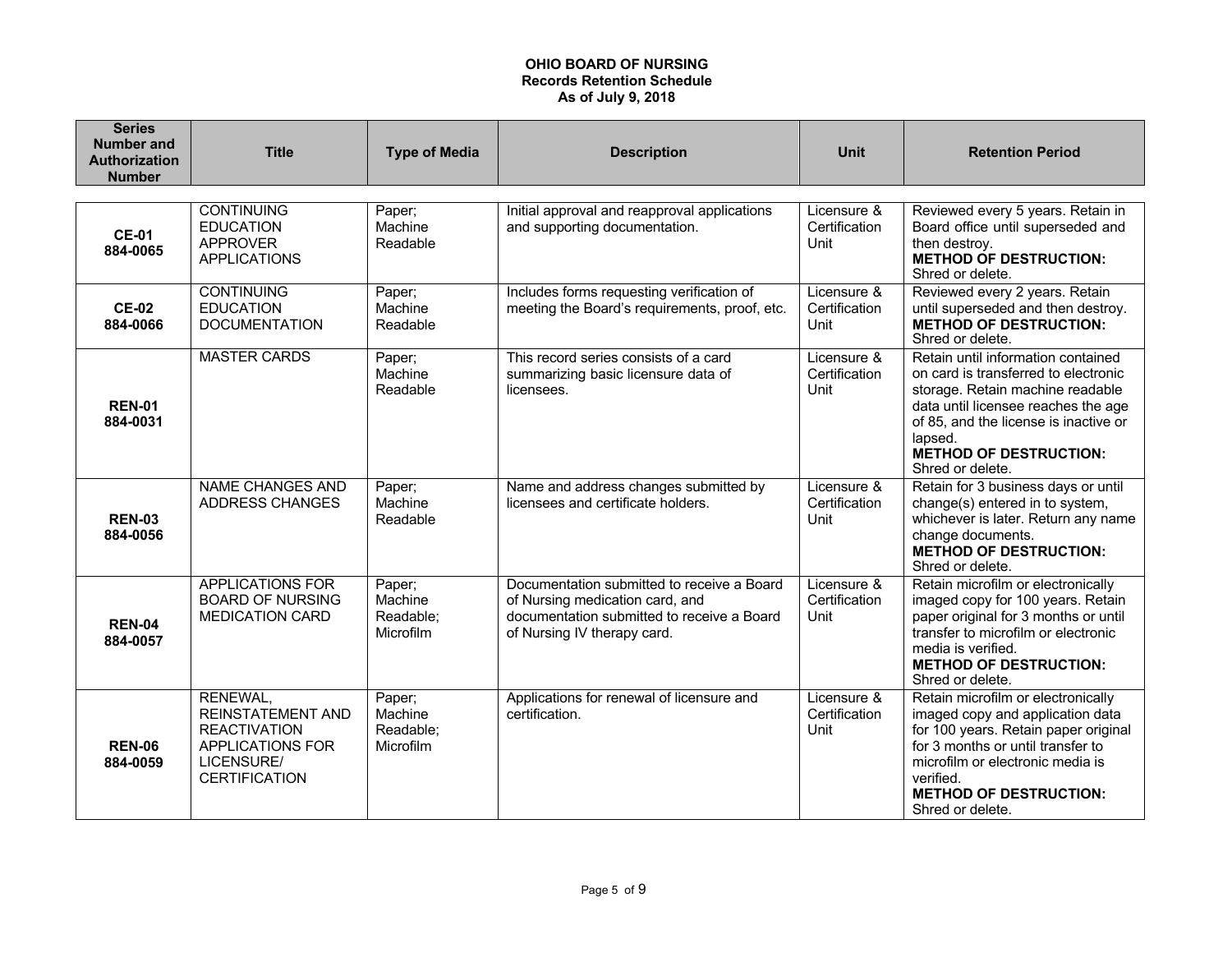| <b>Series</b><br><b>Number and</b><br>Authorization<br><b>Number</b> | <b>Title</b>                                                                                                                                                                                                            | <b>Type of Media</b>          | <b>Description</b>                                                                                                                                                                                                       | <b>Unit</b>        | <b>Retention Period</b>                                                                                                                                                                                                                                                                                                                                                                                                                                                                                                                                                      |
|----------------------------------------------------------------------|-------------------------------------------------------------------------------------------------------------------------------------------------------------------------------------------------------------------------|-------------------------------|--------------------------------------------------------------------------------------------------------------------------------------------------------------------------------------------------------------------------|--------------------|------------------------------------------------------------------------------------------------------------------------------------------------------------------------------------------------------------------------------------------------------------------------------------------------------------------------------------------------------------------------------------------------------------------------------------------------------------------------------------------------------------------------------------------------------------------------------|
| COMP-01<br>884-0062                                                  | <b>CONSENT</b><br><b>AGREEMENT &amp; PIIP</b><br><b>MONITORING</b><br><b>RECORDS</b><br><b>CONFIDENTIAL</b><br>Justification for<br><b>Confidentiality:</b><br><b>Pursuant to ORC</b><br>4723.28(I) and<br>4723.282(D). | Paper;<br>Machine<br>Readable | Records monitoring a nurse's compliance<br>with the requirements imposed by the Board.                                                                                                                                   | Compliance<br>Unit | Retain paper records until Board<br>takes action releasing monitored<br>party from Board requirements or<br>until Board action is taken based<br>upon the monitored party's non-<br>compliance.<br><b>METHOD OF DESTRUCTION:</b><br>Delete electronic records after 5<br>years unless needed for legal<br>and/or administrative reasons.<br>Shred paper records.                                                                                                                                                                                                             |
| COMP-02<br>884-0063                                                  | <b>BOARD ACTION FILE</b>                                                                                                                                                                                                | Paper;<br>Machine<br>Readable | Includes hearing transcripts, evidence<br>submitted at hearings, hearing results,<br>affidavits/exhibits in cases in which no<br>hearing was required, and Board actions<br>(e.g., Orders, Notices, Consent Agreements). | Compliance<br>Unit | Retain paper or electronic copy of<br>Board action, e.g., Board Order,<br>Consent Agreement, Notices,<br>permanently as required by ORC<br>4723.06(A).<br><b>METHOD OF DESTRUCTION:</b><br>Shred paper records if electronically<br>imaged.                                                                                                                                                                                                                                                                                                                                  |
| COMP-03<br>884-0001                                                  | <b>INVESTIGATORY</b><br><b>RECORDS</b><br><b>CONFIDENTIAL</b><br><b>Justification for</b><br><b>Confidentiality:</b><br><b>Pursuant to ORC</b><br>4723.28(I)                                                            | Paper;<br>Machine<br>Readable | Investigatory files including reports,<br>correspondence, medical, and/or other<br>records gathered by investigators.                                                                                                    | Compliance<br>Unit | Retain paper records until final<br>Board action and then destroy<br>unless needed for longer period of<br>time based on legal and/or<br>administrative significance. If<br>complaint closed without Board<br>action, retain paper records 5 years<br>from the date the complaint is made<br>and then destroy.<br>Retain electronic record 5 years<br>after final action or date complaint<br>filed and then delete unless needed<br>for longer period of time based on<br>legal and/or administrative<br>significance.<br><b>METHOD OF DESTRUCTION:</b><br>Shred or delete. |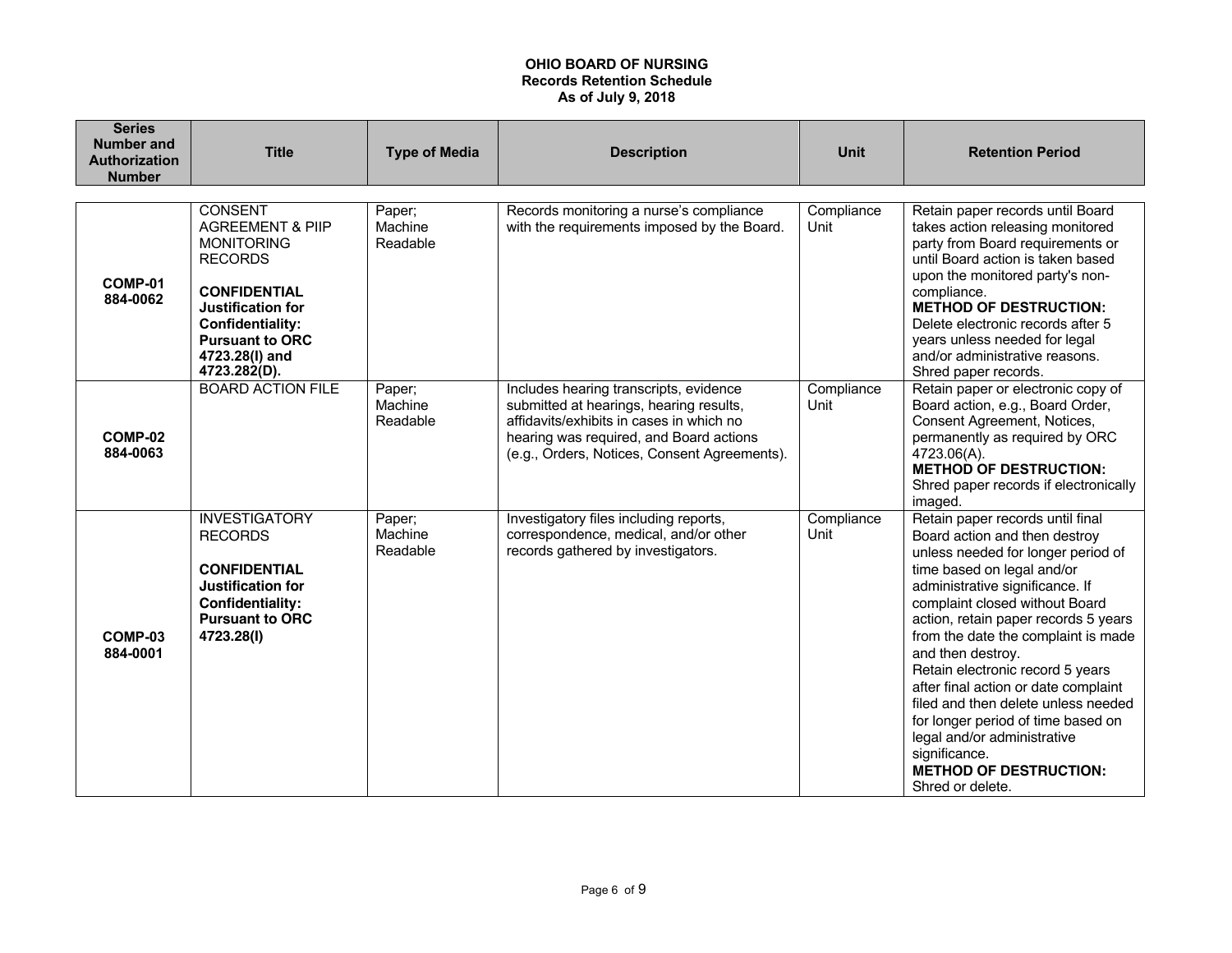| <b>Series</b><br>Number and<br><b>Authorization</b><br><b>Number</b> | <b>Title</b>                                                                                                                             | <b>Type of Media</b>          | <b>Description</b>                                                                                                         | <b>Unit</b>                         | <b>Retention Period</b>                                                                                                                                                                                                                                                                                                                                                                                                                                   |
|----------------------------------------------------------------------|------------------------------------------------------------------------------------------------------------------------------------------|-------------------------------|----------------------------------------------------------------------------------------------------------------------------|-------------------------------------|-----------------------------------------------------------------------------------------------------------------------------------------------------------------------------------------------------------------------------------------------------------------------------------------------------------------------------------------------------------------------------------------------------------------------------------------------------------|
| COMP-04<br>884-0089                                                  | AP MONITORING<br><b>RECORDS</b><br><b>CONFIDENTIAL</b><br>Justification for<br>Confidentiality:<br><b>Pursuant to ORC</b><br>4723.35(E). | Paper;<br>Machine<br>Readable | Records monitoring an individual's<br>compliance with the Alternative Program<br>requirements imposed by Board.            | Compliance<br>Unit                  | Retain paper and electronic records<br>no less than 2 years from the date<br>the Board takes action releasing<br>monitored individual from Board<br>requirements or from date individual<br>is terminated for failure to comply<br>with requirements unless record is<br>needed for longer period of time<br>based on legal and/or<br>administrative significance.<br><b>METHOD OF DESTRUCTION:</b><br>Delete electronic records. Shred<br>paper records. |
| COMP-05<br>884-0098                                                  | <b>BOARD HEARING</b><br><b>COMMITTEE RECORDS</b>                                                                                         | Paper;<br>Machine<br>Readable | Worksheets, notes, and correspondence<br>involving Board Hearing Committee cases.                                          | Compliance<br>Unit                  | Retain 2 years after Board takes<br>action on the case unless needed<br>for longer period of time based on<br>legal and/or administrative<br>significance.<br><b>METHOD OF DESTRUCTION:</b><br>Delete electronic records. Shred<br>paper records.                                                                                                                                                                                                         |
| COMP-06<br>884-0099                                                  | <b>BOARD HEARING</b><br><b>EXAMINER RECORDS</b>                                                                                          | Paper;<br>Machine<br>Readable | Worksheets, notes, and correspondence<br>involving Board Hearing Examiner cases.                                           | Compliance<br>Unit                  | Retain 2 years after Board takes<br>action on the case unless needed<br>for longer period of time based on<br>legal and/or administrative<br>significance.<br><b>METHOD OF DESTRUCTION:</b><br>Delete electronic records. Shred<br>paper records.                                                                                                                                                                                                         |
| <b>SCH-01</b><br>884-0016                                            | <b>LIST OF EDUCATION</b><br><b>AND TRAINING</b><br><b>PROGRAMS</b>                                                                       | Paper;<br>Machine<br>Readable | Nursing education and Dialysis Technician,<br>Medication Aide, and Certified Community<br>Health Worker training programs. | Education &<br><b>Practice Unit</b> | Retain until superseded by an<br>updated list. Destroy when<br>outdated.<br><b>METHOD OF DESTRUCTION:</b><br>Shred paper records. Delete<br>electronic records.                                                                                                                                                                                                                                                                                           |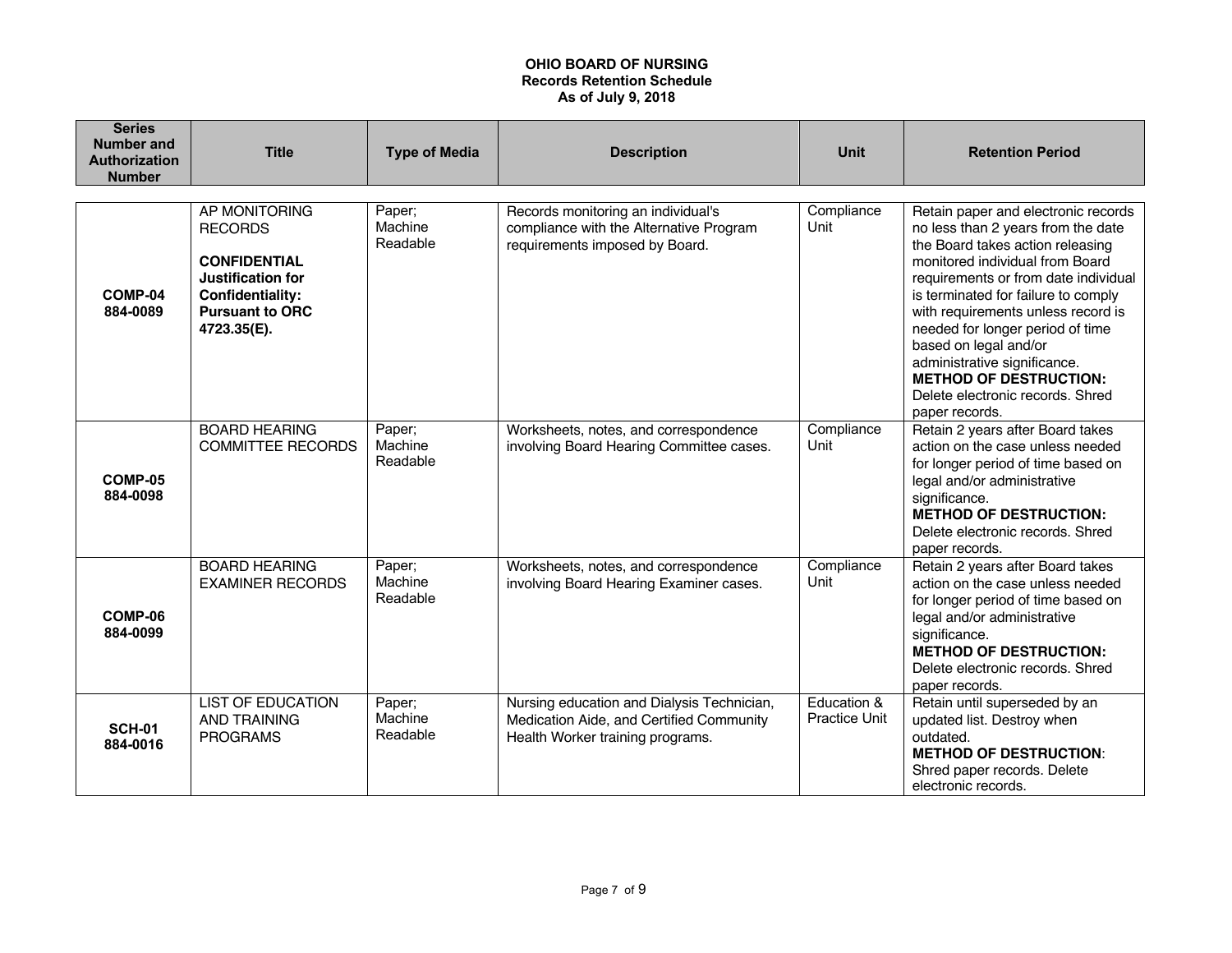| <b>Series</b><br><b>Number and</b><br><b>Authorization</b><br><b>Number</b> | <b>Title</b>                                                                                                                          | <b>Type of Media</b>          | <b>Description</b>                                                                                                                                                                                           | <b>Unit</b>                         | <b>Retention Period</b>                                                                                                                                                                                                                                                   |
|-----------------------------------------------------------------------------|---------------------------------------------------------------------------------------------------------------------------------------|-------------------------------|--------------------------------------------------------------------------------------------------------------------------------------------------------------------------------------------------------------|-------------------------------------|---------------------------------------------------------------------------------------------------------------------------------------------------------------------------------------------------------------------------------------------------------------------------|
|                                                                             |                                                                                                                                       |                               |                                                                                                                                                                                                              |                                     |                                                                                                                                                                                                                                                                           |
| <b>SCH-02</b><br>884-0017                                                   | <b>NURSING EDUCATION</b><br>PROGRAM SURVEY<br>REPORTS, PROGRAM<br><b>RESPONSES &amp;</b><br>PROGRESS REPORTS                          | Paper;<br>Machine<br>Readable | Reports of surveys made of nursing<br>education programs, program responses to<br>survey visit reports, correspondence related<br>to surveys, and/or responses and progress<br>reports.                      | Education &<br><b>Practice Unit</b> | Retain 5 years or until subsequent<br>survey visit is completed, whichever<br>is later.<br><b>METHOD OF DESTRUCTION:</b><br>Recycle or trash paper record.<br>Delete electronic record.                                                                                   |
| <b>SCH-03</b><br>884-0018                                                   | <b>APPLICATION FOR</b><br><b>EDUCATION OR</b><br><b>TRAINING PROGRAM</b><br><b>APPROVAL</b>                                           | Paper;<br>Machine<br>Readable | Contains pertinent data and information<br>concerning curriculum, physical and clinical<br>resources used, educational background of<br>faculty, etc.                                                        | Education &<br>Practice Unit        | Retain 5 years after full approval<br>status is granted.<br><b>METHOD OF DESTRUCTION:</b><br>Recycle or trash paper record.<br>Delete electronic record.                                                                                                                  |
| <b>SCH-04</b><br>884-0085                                                   | DIALYSIS, CHW, MED<br><b>AIDE TRAINING</b><br>PROGRAM SURVEY<br><b>REPORTS, PROGRAM</b><br><b>RESPONSES &amp;</b><br>PROGRESS REPORTS | Paper;<br>Machine<br>Readable | Reports of surveys made of Dialysis,<br>Medication Aide, and Certified Health Worker<br>training programs, program responses,<br>correspondence related to survey and/or<br>responses, and progress reports. | Education &<br><b>Practice Unit</b> | Retain 2 years or until subsequent<br>survey visit is completed, whichever<br>is later.<br><b>METHOD OF DESTRUCTION:</b><br>Recycle or trash paper record.<br>Delete electronic record.                                                                                   |
| <b>SCH-05</b><br>884-0086                                                   | <b>PROGRAM</b><br><b>DISSATISFACTION</b><br><b>FORM</b>                                                                               | Paper;<br>Machine<br>Readable | Correspondence or forms received by Board<br>expressing dissatisfaction with education or<br>training program and not containing a<br>complaint regarding a license.                                         | Education &<br><b>Practice Unit</b> | Retain until next Board meeting<br>following receipt of the dissatisfaction<br>form at which the program's approval<br>status is reviewed and acted upon by<br>the Board.<br><b>METHOD OF DESTRUCTION:</b><br>Recycle or trash paper record. Delete<br>electronic record. |
| <b>SCH-06</b><br>884-0082                                                   | <b>CHANGE IN</b><br><b>EDUCATION PROGRAM</b><br><b>ADMINISTRATION</b>                                                                 | Paper;<br>Machine<br>Readable | Correspondence, including education<br>transcripts, documenting qualifications of new<br>administrator or interim.                                                                                           | Education &<br>Practice Unit        | Retain 5 years.<br><b>METHOD OF DESTRUCTION:</b><br>Shred paper record. Delete<br>electronic record.                                                                                                                                                                      |
| <b>SCH-07</b><br>884-0087                                                   | CHANGE OF CONTROL<br>OF EDUCATION OR<br><b>TRAINING PROGRAM</b>                                                                       | Paper;<br>Machine<br>Readable | Notification by controlling agency of change<br>in control.                                                                                                                                                  | Education &<br><b>Practice Unit</b> | Retain 5 years.<br><b>METHOD OF DESTRUCTION:</b><br>Recycle or trash paper record. Delete<br>electronic record.                                                                                                                                                           |
| <b>SCH-08</b><br>884-0090                                                   | <b>EDUCATION PROGRAM</b><br><b>ANNUAL REPORTS</b>                                                                                     | Paper;<br>Machine<br>Readable | Reports required to be submitted to the Board<br>annually by OAC 4723-5-05.                                                                                                                                  | Education &<br>Practice Unit        | Retain 5 years or until subsequent<br>survey visit is completed, whichever is<br>later.<br><b>METHOD OF DESTRUCTION:</b><br>Recycle or trash paper record. Delete<br>electronic record.                                                                                   |